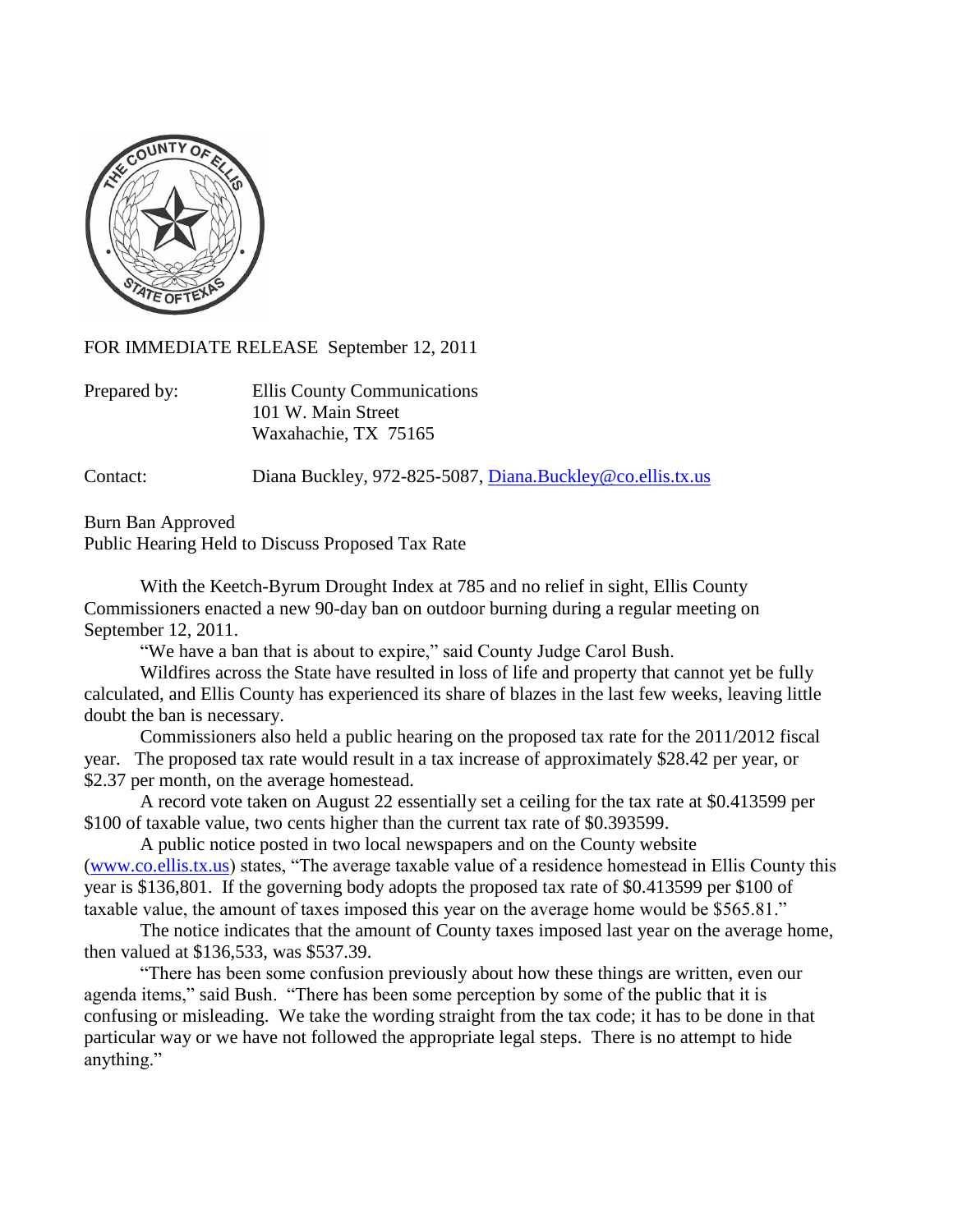Bush noted that the Court made budget cuts, including staffing cuts, in the 2009/2010 and 2010/2011 budgets; approximately eight additional jobs are proposed to be cut in the 2011/2012 budget.

Bush also encouraged citizens to review their tax bills to see where their tax dollars are going.

"If you break it down, you will find you are also paying taxes to schools and cities – we just collect it for the various entities," she said. "A lot of times, people that do not avail themselves of the information that's out there have the perception that all the money we collect goes straight to county government, and that is simply not the case."

Several members of the public were on hand to comment on the proposed tax rate increase.

"Republicans don't raise taxes," said Jimmie Simmons of Waxahachie. "The best government is supposed to be local government. You are shooting yourself in the foot and people will remember that. We know the school taxes are the highest, but you are the tip of the arrow."

Simmons also objected to recent press releases he felt were misleading.

Republican Party Chair Dan Davis also spoke against the tax rate. "The American people are flat fed up with politicians who see us as revenue streams in their distorted view," he said. "We elect them to run some segment of government, then that's theirs to work with and it's our responsibility to cough up the cash."

Davis highlighted items he felt were wrong with the proposed budget and told the Court he was sure they could find additional cuts that would prevent the need for the two-cent tax rate increase. He also took them to task on the subject of tax abatements for economic development.

"I'm not saying tax abatements are bad, if you are not having to cut budgets and raise taxes," he said. "You have to look at the cost side of the thing. You can't honestly project that's not going to be difficult to support."

"We are not giving away something we already have," said Commissioner Dennis Robinson, pct. 1. "There's a good chance if you don't give those abatements, those companies aren't coming here, and we would lose revenues. Even though we are not getting all of it, we are getting 30 to 40 percent of it."

Ellis County and District Attorney Patrick Wilson spoke in favor of the proposed tax rate increase.

"Our population is 149,000 and change; Johnson County is at 150,000 and change – virtually identical," he said. "They have 22 lawyers, and I have 15. My budget has an across the board decrease of over 12 percent, in all the line items, that includes an 18-year-in-the-making computer upgrade."

Wilson said his office handles approximately 1,400 felony offenses and over 2,000 misdemeanor cases per year – which translates into a caseload far above that recommended by the State Bar Association.

"In Webb County, an individual on felony probation was stopped by police. He smelled of marijuana, and a search found methamphetamines as well as marijuana in the car, but he was not prosecuted," Wilson said. "(Webb County) said it just wasn't serious enough. I can't imagine the citizens of Ellis County truly desire to reach that state and I sincerely hope that it never comes to pass in this County."

A second public hearing on the tax rate will be held on September 21, 2011 at 10 a.m. in the second floor courtroom of the historic Courthouse. A public hearing on the proposed budget will be held during the same meeting. The Commissioners' Court is scheduled to vote on the tax rate on September 26, 2011, at 6 p.m.